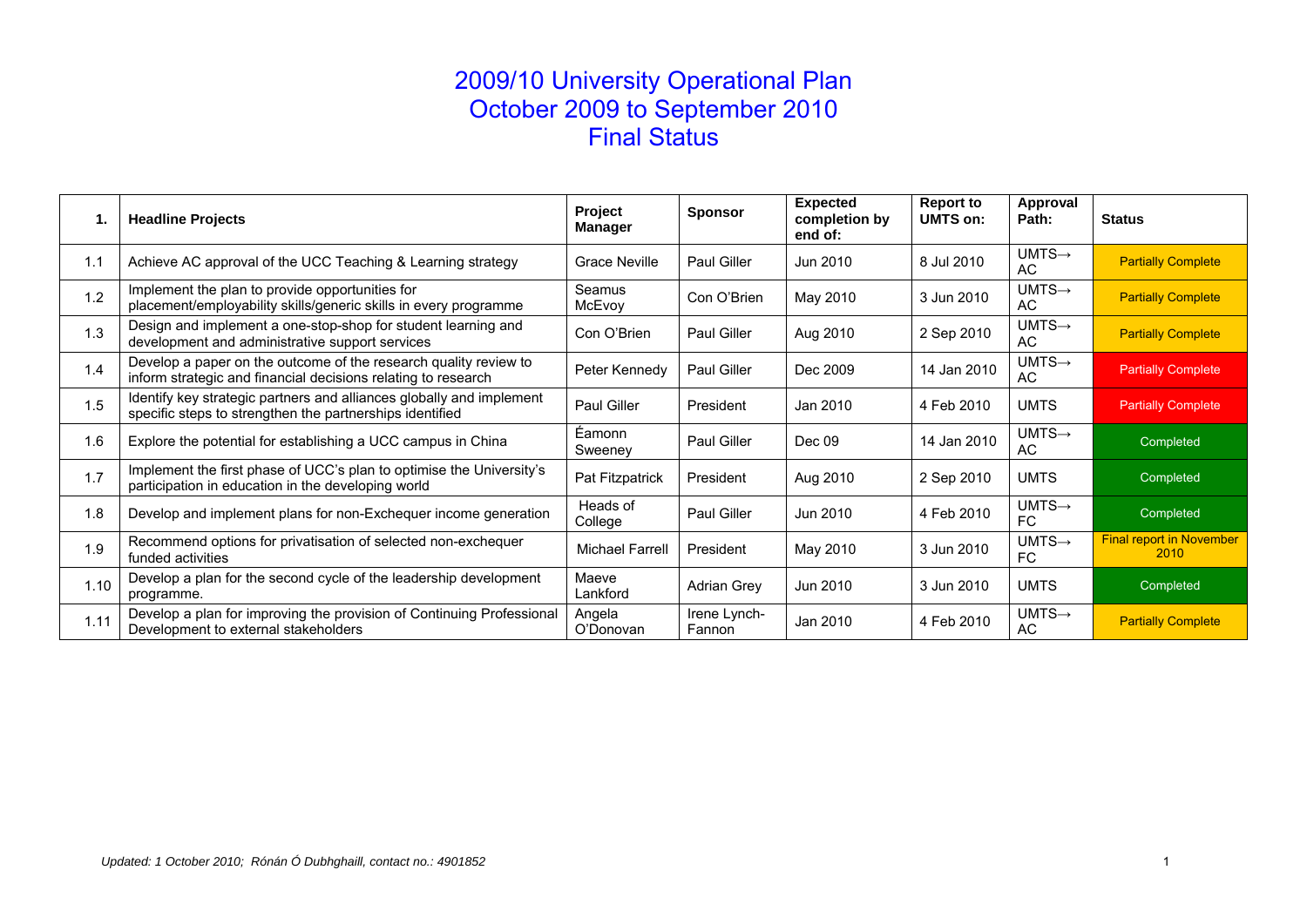| 2.   | Teaching, Learning and the Student Experience                                                                                                                                                                     | Project<br><b>Manager</b> | <b>Sponsor</b>       | <b>Expected</b><br>completion by<br>end of: | <b>Report to</b><br>UMTS on: | Approval<br>Path:         | <b>Status</b>                                           |
|------|-------------------------------------------------------------------------------------------------------------------------------------------------------------------------------------------------------------------|---------------------------|----------------------|---------------------------------------------|------------------------------|---------------------------|---------------------------------------------------------|
| 2.1  | Implement an improved process for annual systematic evaluation by<br>students of their learning experiences including centralised, anonymous<br>student surveys                                                   | Sharon Jones              | <b>Grace Neville</b> | Jan 2010                                    | 4 Feb 2010                   | $UMTS \rightarrow$<br>AC. | Overdue                                                 |
| 2.2  | Introduce a programme for the most talented students                                                                                                                                                              | <b>Grace Neville</b>      | Paul Giller          | Apr 2010                                    | 6 May 2010                   | $UMTS \rightarrow$<br>AC  | <b>Completion re-scheduled</b><br>to Jan 2011           |
| 2.3  | Explore the viability of establishing a double degree programme in the<br>context of the current funding model                                                                                                    | Sharon Jones              | Paul Giller          | Apr 2010                                    | 6 May 2010                   | $UMTS \rightarrow$<br>AC  | Completed                                               |
| 2.4  | Establish a Regional Learning Network to provide improved<br>progression pathways between institutions and enabling mechanisms<br>for regional/national partnerships, in particular with CIT                      | Sharon Jones              | Paul Giller          | May 2010                                    | 3 Jun 2010                   | $UMTS \rightarrow$<br>AC  | <b>Partially Complete</b>                               |
| 2.5  | Review the curriculum to identify opportunities for inter-<br>institutional/inter-college/intra-college rationalisation and development<br>(to include UCC's contribution to the national rationalisation agenda) | Sharon Jones              | Paul Giller          | Apr 2010                                    | 6 May 2010                   | $UMTS \rightarrow$<br>AC  | Deferred to 2010/11                                     |
| 2.6  | Develop a strategic plan for Sports and Recreation including a plan for<br>improving sports facilities                                                                                                            | Con O'Brien               | Paul Giller          | May 2010                                    | 3 Jun 2010                   | <b>UMTS</b>               | <b>Partially Complete; Draft</b><br>due in March 2011   |
| 2.7  | Identify and implement specific steps to mainstream Access within a<br>wider university student support framework                                                                                                 | Denis<br>Staunton         | Con O'Brien          | Feb 2010                                    | 4 Mar 2010                   | $UMTS \rightarrow$<br>AC  | Completed                                               |
| 2.8  | Implement the strategy for the production, delivery and management of<br>digital assets to support teaching and learning at UCC as well as the<br>wider promotion of the University                               | <b>Tony Perrott</b>       | John<br>Fitzgerald   | Aug 2010                                    | 2 Sep 2010                   | <b>UMTS</b>               | Deferred to 2010/11                                     |
| 2.9  | Create an improved e-environment for students<br>through the<br>development of the student portal; prototype in Dec 09 and go-live in<br><b>July 2010</b>                                                         | Jerry Buckley             | Con O'Brien          | Jul 2010                                    | 5 Aug 2010                   | <b>UMTS</b>               | <b>Partially Complete;</b><br>Rollout due in early 2011 |
| 2.10 | Implement the plan to acquire control of an additional 1000 student<br>accommodation spaces by 2012                                                                                                               | Pauline<br>Gilheany       | Con O'Brien          | Aug 2010                                    | 2 Sep 2010                   | <b>UMTS</b>               | <b>Partially Complete</b>                               |
| 2.11 | Conduct a review of our compliance against EU Standards and<br>Guidelines (ESG)                                                                                                                                   | Norma Ryan                | P. Giller            | Jul 2010                                    | 5 Aug 2010                   | <b>UMTS</b>               | Deferred to 2010/11                                     |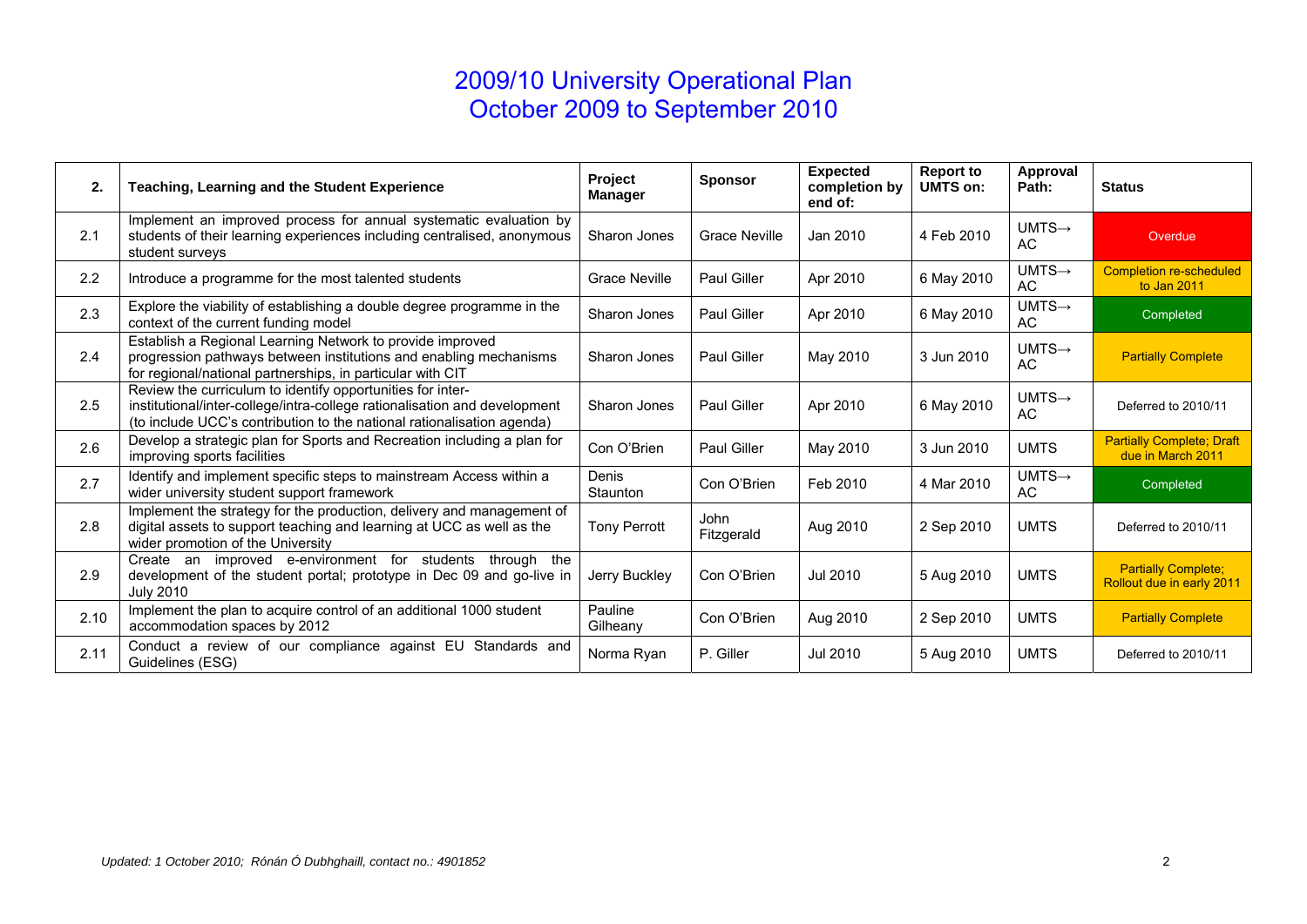| 3.   | <b>Research, Innovation and Commercialisation</b>                                                                                                                                        | Project<br><b>Manager</b> | <b>Sponsor</b>            | <b>Expected</b><br>completion by<br>end of: | <b>Report to</b><br><b>UMTS on:</b> | Approval<br>Path:                                             | <b>Status</b>                                                                     |
|------|------------------------------------------------------------------------------------------------------------------------------------------------------------------------------------------|---------------------------|---------------------------|---------------------------------------------|-------------------------------------|---------------------------------------------------------------|-----------------------------------------------------------------------------------|
| 3.1  | Establish graduate schools in the Colleges of Business & Law and<br><b>SEFS</b>                                                                                                          | Heads of<br>College       | Paul Giller               | Apr 2010                                    | 6 May 2010                          | $UMTS \rightarrow$<br><b>AC</b>                               | <b>SEFS grad school</b><br>planned for Dec 2010;<br><b>B&amp;L due in 2010/11</b> |
| 3.2  | Establish an electronic Institutional Repository for recording and<br>disseminating UCC's published output                                                                               | Crónán Ó<br>Doibhlin      | <b>John</b><br>Fitzgerald | Dec 2009                                    | 14 Jan 2010                         | <b>UMTS</b>                                                   | Completed                                                                         |
| 3.3  | Update and implement the policy on consultancy                                                                                                                                           | Peter Kennedy             | <b>Paul Giller</b>        | Oct 2009                                    | 2 Dec 09                            | $UMTS \rightarrow$<br>$AC \rightarrow$<br>$FC \rightarrow GB$ | Overdue                                                                           |
| 3.4  | Implement revised arrangements for the governance and management<br>of Research Institutes and Centres                                                                                   | Peter Kennedy             | Paul Giller               | Jan 2010                                    | 4 Feb 2010                          | $UMTS \rightarrow$<br>$AC \rightarrow GB$                     | Overdue                                                                           |
| 3.5  | Complete phase 2 of PRTLI cycle 5                                                                                                                                                        | Peter Kennedy             | President                 | Nov 2009                                    | 2 Dec 2010                          | <b>UMTS</b>                                                   | Completed                                                                         |
| 3.6  | Complete a review of reporting lines and assignment to units of current<br>Research Institutes and Research Centres                                                                      | Peter Kennedy             | Paul Giller               | Jul 2010                                    | 8 Jul 2010                          | $UMTS \rightarrow$<br>AC                                      | <b>Partially Complete; on-</b><br>track for completion in<br>Jul.                 |
| 3.7  | Introduce and initiate the rollout of the second generation Research<br><b>Support System</b>                                                                                            | Barry<br>O'Sullivan       | Peter Kennedy             | Jun 2010                                    | 8 Jul 2010                          | <b>UMTS</b>                                                   | Completed                                                                         |
| 3.8  | Establish dedicated EU and College-specific research support through<br>the office of the VP for Research to support achieving 30% non-<br>exchequer research funding by the end of 2012 | David<br>O'Connell        | Peter Kennedy             | Mar 2010                                    | 1 Apr 2010                          | <b>UMTS</b>                                                   | <b>Partially Complete; EU</b><br><b>Strategy under</b><br>development             |
| 3.9  | Develop and begin implementation of a plan to provide discipline<br>specific skills, entrepreneurship and business training to doctoral<br>students                                      | Alan Kelly                | P. Giller                 | Mar 2010                                    | 1 Apr 2010                          | $UMTS \rightarrow$<br>AC                                      | Completed                                                                         |
| 3.10 | Develop a plan for UCC's role in the implementation of the Cork<br>Science Innovation and Technology Park                                                                                | Peter Kennedy             | President                 | Jun 2010                                    | 3 Jun 2010                          | $UMTS \rightarrow$<br>$AC \rightarrow GB$                     | <b>Partially Complete</b>                                                         |
| 3.11 | Bring new Western Gateway incubation/industry suites on-line and<br>coordinate incubation activities (promotion, governance, etc.) across<br>UCC campus.                                 | <b>Brendan</b><br>Cremen  | Peter Kennedy             | Apr 2010                                    | 6 May 2010                          | <b>UMTS</b>                                                   | Completed                                                                         |
| 3.12 | Implement the strategic plan to mainstream innovation and<br>entrepreneurship across the activities of the University                                                                    | Heads of<br>College       | President                 | Aug 2010                                    | 2 Sep 2010                          | <b>UMTS</b>                                                   | <b>Partially Complete</b>                                                         |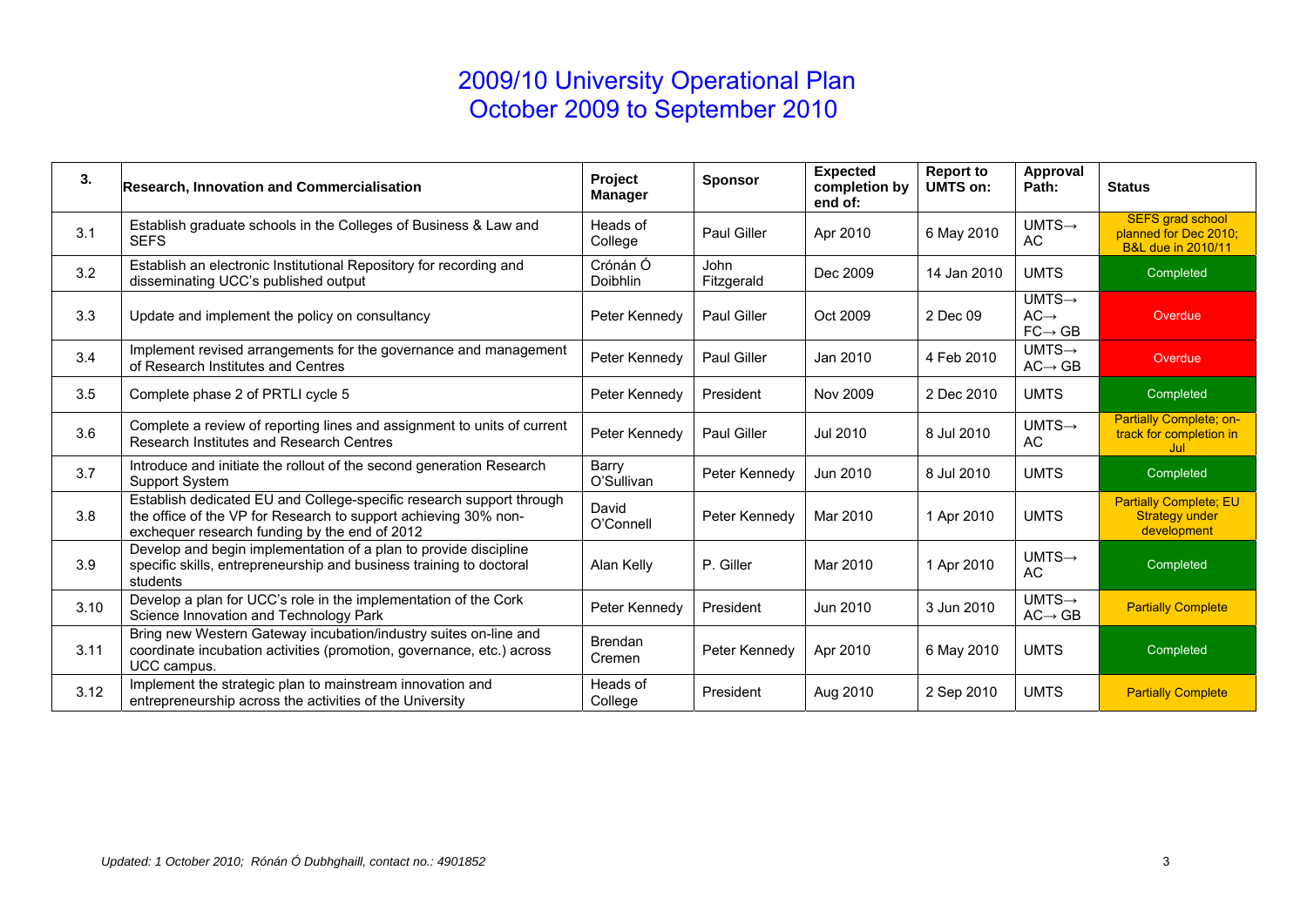| 4.  | <b>External Engagement and the Contribution to Society</b>                                                                                                                                                                                                                           | Project<br><b>Manager</b> | <b>Sponsor</b>    | <b>Expected</b><br>completion<br>by end of: | <b>Report to</b><br><b>UMTS on:</b> | Approval<br>Path:                         | <b>Status</b>                                                                |
|-----|--------------------------------------------------------------------------------------------------------------------------------------------------------------------------------------------------------------------------------------------------------------------------------------|---------------------------|-------------------|---------------------------------------------|-------------------------------------|-------------------------------------------|------------------------------------------------------------------------------|
| 4.1 | Develop and introduce an operational model to facilitate identification<br>of potential donors and to ensure improved coordination of donor<br>relationships                                                                                                                         | Jean Van<br>Sinderen Law  | Éamonn<br>Sweeney | Mar 2010                                    | 1 Apr 2010                          | <b>UMTS</b>                               | Dependent on roll-out of<br>'Raisers Edge' database.<br>Expected by Jan 2011 |
| 4.2 | Develop and implement a new strategy for alumni engagement<br>ensuring ownership across the University                                                                                                                                                                               | Jean Van<br>Sinderen Law  | Éamonn<br>Sweeney | Mar 2010                                    | 1 Apr 2010                          | <b>UMTS</b>                               | Completed                                                                    |
| 4.3 | Establish External Advisory Boards for each College                                                                                                                                                                                                                                  | Heads of<br>College       | Paul Giller       | Jan 2010                                    | 4 Feb 2010                          | <b>UMTS</b>                               | <b>Partially Complete</b>                                                    |
| 4.4 | Develop and implement an updated plan to strengthen the external<br>profile of the University                                                                                                                                                                                        | Éamonn<br>Sweeney         | President         | Sep 2010                                    | 1 Oct 2010                          | $UMTS \rightarrow$<br><b>GB</b>           | Deferred to 2010/11                                                          |
| 4.5 | Develop and introduce an external communications strategy for the<br>University                                                                                                                                                                                                      | Dick Hogan                | Éamonn<br>Sweeney | Feb 2010                                    | 4 Mar 2010                          | <b>UMTS</b>                               | <b>Partially Complete</b>                                                    |
| 4.6 | Develop and introduce a plan to strengthen market positioning and<br>brand recognition (internally and externally) including consideration of<br>renaming the University                                                                                                             | Éamonn<br>Sweeney         | President         | Sep 2010                                    | 1 Oct 2010                          | $UMTS \rightarrow$<br><b>GB</b>           | Deferred to 2010/11                                                          |
| 4.7 | Establish a joint UCC-CIT board to collaborate on the development of<br>programmes and to consider issues regarding future plans at a<br>strategic level                                                                                                                             | Paul Giller               | President         | May 2010                                    | 3 Jun 2010                          | $UMTS \rightarrow$<br>$AC \rightarrow GB$ | Completed                                                                    |
| 4.8 | Revise and upgrade the University's website and agree a new model<br>for maintaining the site                                                                                                                                                                                        | Dick Hogan                | John Fitzgerald   | Apr 2010                                    | 6 May 2010                          | <b>UMTS</b>                               | <b>Partially Complete</b>                                                    |
| 4.9 | Develop and implement a plan to exploit our strengths in Irish heritage,<br>conveying to the outside world the unique ethos and cultural identify of<br>UCC, exploiting the opportunities provided by the Diaspora and<br>further differentiating UCC nationally and internationally | David Cox                 | President         | Mar 2010                                    | 1 Apr 2010                          | <b>UMTS</b>                               | <b>Project initiated</b>                                                     |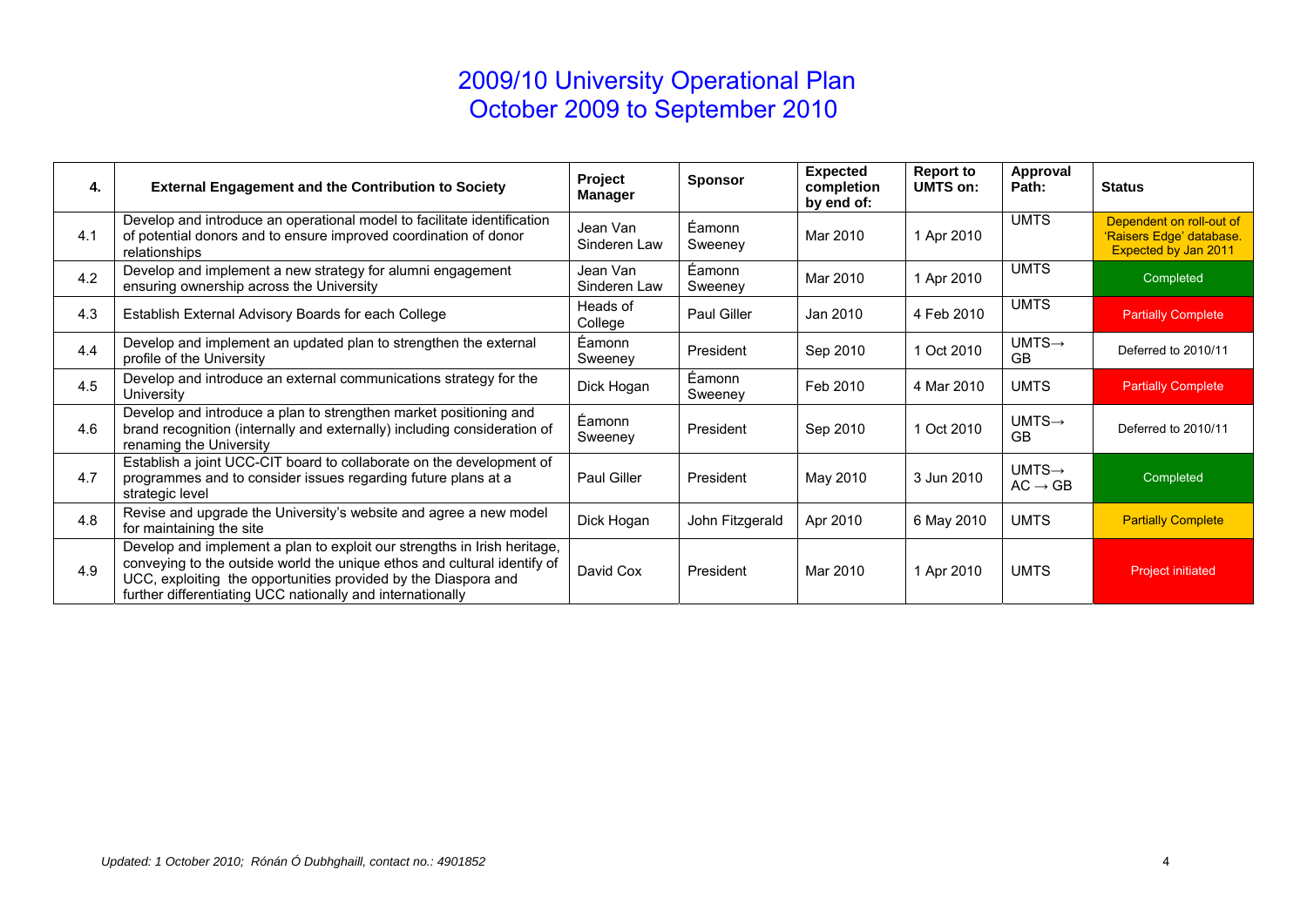| 5.   | <b>Resources and Infrastructure</b>                                                                                                                                                                                                                                         | Project<br><b>Manager</b>            | <b>Sponsor</b>            | <b>Expected</b><br>completion<br>by end of: | <b>Report to</b><br><b>UMTS on:</b> | Approval<br>Path:                         | <b>Status</b>                                                                          |
|------|-----------------------------------------------------------------------------------------------------------------------------------------------------------------------------------------------------------------------------------------------------------------------------|--------------------------------------|---------------------------|---------------------------------------------|-------------------------------------|-------------------------------------------|----------------------------------------------------------------------------------------|
| 5.1  | Design an improved Academic Council governance structure to enable<br>AC to operate as effectively as possible (to include a review of academic<br>committee structures and the interface between AC and the Colleges in<br>support of furthering devolved decision making) | Sharon Jones                         | <b>Michael Farrell</b>    | Jun 2010                                    | 8 Jul 2010                          | $UMTS \rightarrow AC$                     | <b>Partially Complete; to be</b><br>carried over to 2010/11;<br>completion in Sep 2011 |
| 5.2  | Complete the roll-out of the new financial management system to include<br>Procurement                                                                                                                                                                                      | Denis Sheehan                        | Diarmuid<br>Collins       | Jun 2010                                    | 8 Jul 2010                          | $UMTS \rightarrow AC$                     | <b>Partially Complete; to be</b><br>carried over to 2010/11;<br>completion in Dec 2010 |
| 5.3  | Agree and implement the Full Economic Costing model                                                                                                                                                                                                                         | Clare Lehane                         | Diarmuid<br>Collins       | Jun 2010                                    | 8 Jul 2010                          | $UMTS \rightarrow FC$<br>$\rightarrow$ GB | <b>Partially Complete; to be</b><br>carried over to 2010/11:<br>completion in Aug 2011 |
| 5.4  | Provide partnership building/fund raising training to UCC staff                                                                                                                                                                                                             | Jean Van<br>Sinderen Law             | Éamonn<br>Sweeney         | Jan 2010                                    | 4 Feb 2010                          | <b>UMTS</b>                               | Completed                                                                              |
| 5.5  | Implement the Data Warehouse with HR data                                                                                                                                                                                                                                   | Barry O'Sullivan                     | John<br>Fitzgerald        | Aug 2010                                    | 2 Sep 2010                          | <b>UMTS</b>                               | Completed                                                                              |
| 5.6  | Achieve current year budget savings and income generation targets                                                                                                                                                                                                           | D. Collins,<br><b>Budget Holders</b> | President                 | Sep 2010                                    | 1 Oct 2010                          | <b>UMTS</b>                               | Completed                                                                              |
| 5.7  | Implement the capital development programme as agreed by UMTS                                                                                                                                                                                                               | Niall McAuliffe                      | Mark Poland               | Sep 2010                                    | 1 Oct 2010                          | <b>UMTS</b>                               | Completed                                                                              |
| 5.8  | Integrate the Financial Management System with the Library and other<br>main systems to reduce duplication of effort in procurement and financial<br>accounting                                                                                                             | Denis Sheehan                        | Diarmuid<br>Collins       | Jun 2010                                    | 8 Jul 2010                          | <b>UMTS</b>                               | Partially Complete; on-<br>track for completion in Sep                                 |
| 5.9  | Identify and implement recommendations to develop an improved VFM<br>culture and to mainstream more efficient resource usage throughout the<br>University                                                                                                                   | Sean Barry                           | Diarmuid<br>Collins       | Jan 2010                                    | 4 Feb 2010                          | <b>UMTS</b>                               | <b>Partially Complete</b>                                                              |
| 5.10 | Achieve 8% procurement savings for each supplier whose income from<br>UCC exceeds €100,000                                                                                                                                                                                  | Sean Barry                           | Diarmuid<br>Collins       | Sep 2010                                    | 1 Oct 2010                          | <b>UMTS</b>                               | Partially Complete; €1.57m<br>savings achieved                                         |
| 5.11 | Reform the internal RAM to reward the achievement of the objectives of<br>the strategic plan                                                                                                                                                                                | Cormac<br>McSweeney                  | Diarmuid<br>Collins       | Jun 2010                                    | 8 Jul 2010                          | $UMTS \rightarrow GB$                     | Partially Complete; on-<br>track for end July                                          |
| 5.12 | Develop UCC academic workload allocation guidelines                                                                                                                                                                                                                         | <b>Adrian Grey</b>                   | Paul Giller               | May 2010                                    | 3 Jun 2010                          | $UMTS \rightarrow AC$                     | Project team in place.<br><b>Completion re-scheduled</b><br>to Jan 2011                |
| 5.13 | Agree and implement a Data Management Policy                                                                                                                                                                                                                                | Jerry Buckley                        | <b>John</b><br>FitzGerald | Jun 2010                                    | 5 Aug 2010                          | <b>UMTS</b>                               | Completed                                                                              |
| 5.14 | Agree and implement an IT Security Policy                                                                                                                                                                                                                                   | Henry O'Keeffe                       | John<br>FitzGerald        | Jun 2010                                    | 5 Aug 2010                          | <b>UMTS</b>                               | Completed                                                                              |
| 5.15 | Commence development of business continuity plans for each<br>application                                                                                                                                                                                                   | Myles Corcoran                       | John<br>FitzGerald        | Jun 2010                                    | 5 Aug 2010                          | <b>UMTS</b>                               | Deferred to 2010/11                                                                    |
| 5.16 | Increase the proportion of student FTEs origination from outside of the<br>EU through the implementation of the international recruitment strategy                                                                                                                          | Louise Tobin &<br>Marita Foster      | E. Sweeney &<br>P. Giller | June 2010                                   | 8 Jul 2010                          | <b>UMTS</b>                               | Completed                                                                              |

*Updated: 1 October 2010; Rónán Ó Dubhghaill, contact no.: 4901852* <sup>5</sup>